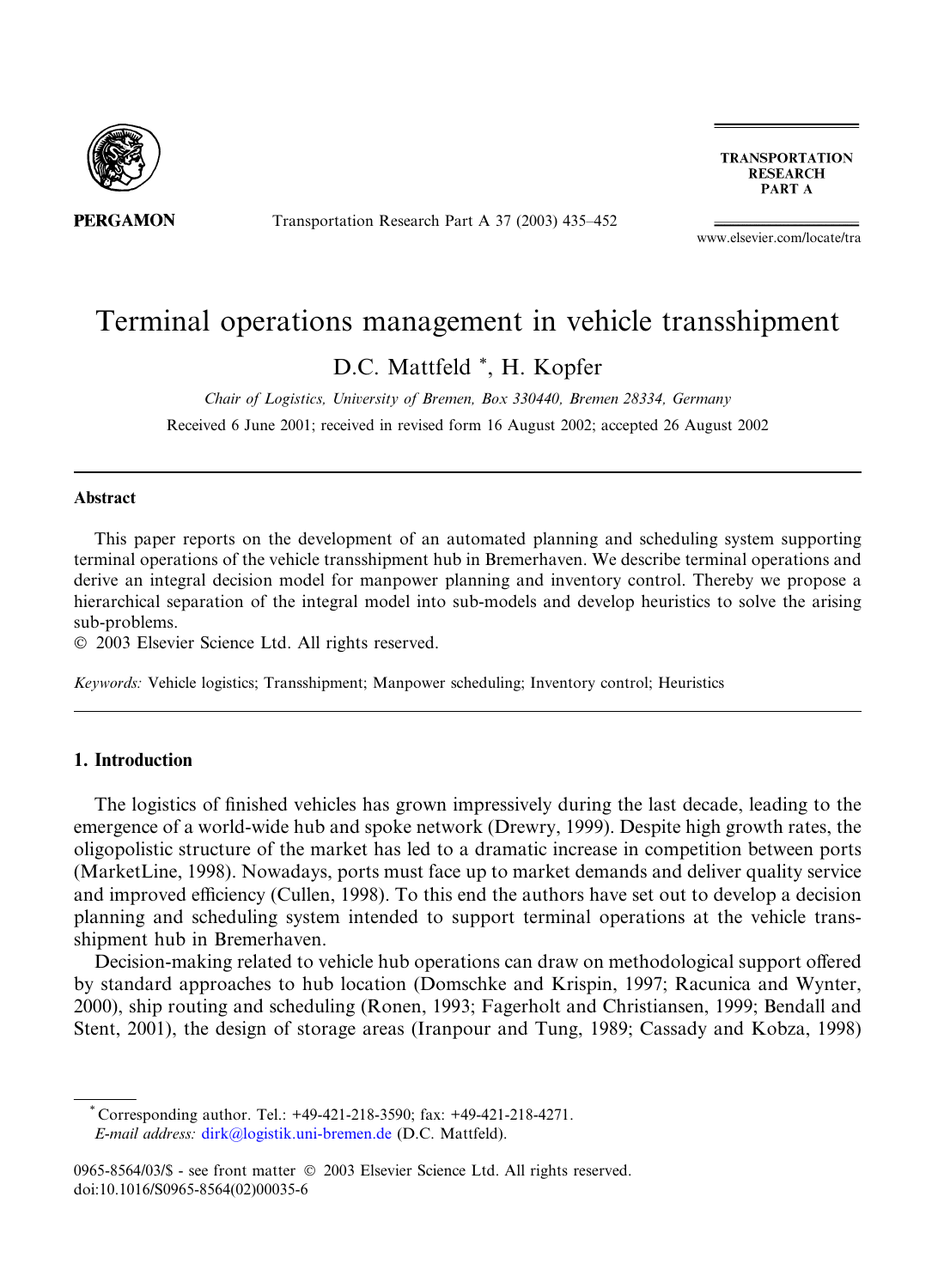and, finally, loading issues (Agbegha et al., 1998; Nishimura et al., 2001). As yet, there has been no methodological support available for vehicle terminal operations of the type already developed for container transshipment (Steenken et al., 1993; Chen, 1999; Böse et al., 2000; Shabayek and Yeung, 2002).

Terminal operations in vehicle transshipment differ significantly from container transshipment, that is typically supported by rule-based control systems. First, container flows are strongly fragmented, whereas vehicle flows have much in common with bulk cargos. Second, containers may be relocated several times during their stay in a hub. Due to the danger of damage resulting to vehicles, the practice of relocation is avoided at vehicle hubs. Third, containers can be stacked upon one another, increasing storage space, whereas vehicles cannot.

In vehicle transshipment, the notion of bulk grouping allows the definition of reasonably sized entities for planning. Since the relocation of vehicles should be kept to a minimum, their assignment to appropriate locations is a matter of importance. Finally, the area taken up by vehicle stocks is enormous, so that the distances to be covered become an important component in the planning process. These findings have motivated the design of a planning and scheduling system, rather than a rule-based control system.

In Section 2 we introduce terminal operations and discuss the planning and scheduling problem as it generally occurs in vehicle transshipment. In Section 3 we present an integral optimization model for manpower planning and inventory control. In Section 4 we consider the hierarchical problem separation and the heuristic solution procedures for the separated sub-problems. Finally we discuss the impact on the system's efficiency in Section 5, before we conclude in Section 6.

#### 2. Management of the Bremerhaven hub

Bremerhaven is one of the largest vehicle ports in Europe (Herfort, 2002). Its operator, Bremer Lagerhaus Gesellschaft (BLG), handles in excess of 1 million vehicles per year. Balanced ingoing and outgoing traffic produces a high frequency of carrier callings, because vessels regularly discharge and load vehicles in almost equal quantities. Bremerhaven is visited by 1350 deep sea carriers and feeders annually (Kuhr, 2000). Nearly 90,000 vehicles can be stored on 1.6 million square meters, about 500,000 square meters are under cover. For a bird's-eye view of the terminal see Fig. 1.

Vehicles for export arrive from inland via rail or truck and remain in the terminal only a few days before they are shipped in the majority of cases to the US. Import partly deals with main haul runs, for which the modal shift merely entails a certain slack in the logistic chain. These volumes leave Bremerhaven quickly, either by feeder ship or rail. Another large portion of import vehicles is subject to complex transshipment arrangements. In particular, Far Eastern manufacturers use the terminal as a ''buffer stock'', because they have to supply from stock in order to compete with vehicles produced in the EU, which are increasingly ''made to order''.

Due to high volume and complexity, operations of the vehicle terminal have thus far been characterized by short-term reaction, rather than planning. As often observed, manual planning tends to result in the inefficient and unreliable implementation of work processes. In order to improve the efficiency and reliability of work processes, a planning and scheduling system has been developed. This system integrates mid-term capacity planning and short-term scheduling.